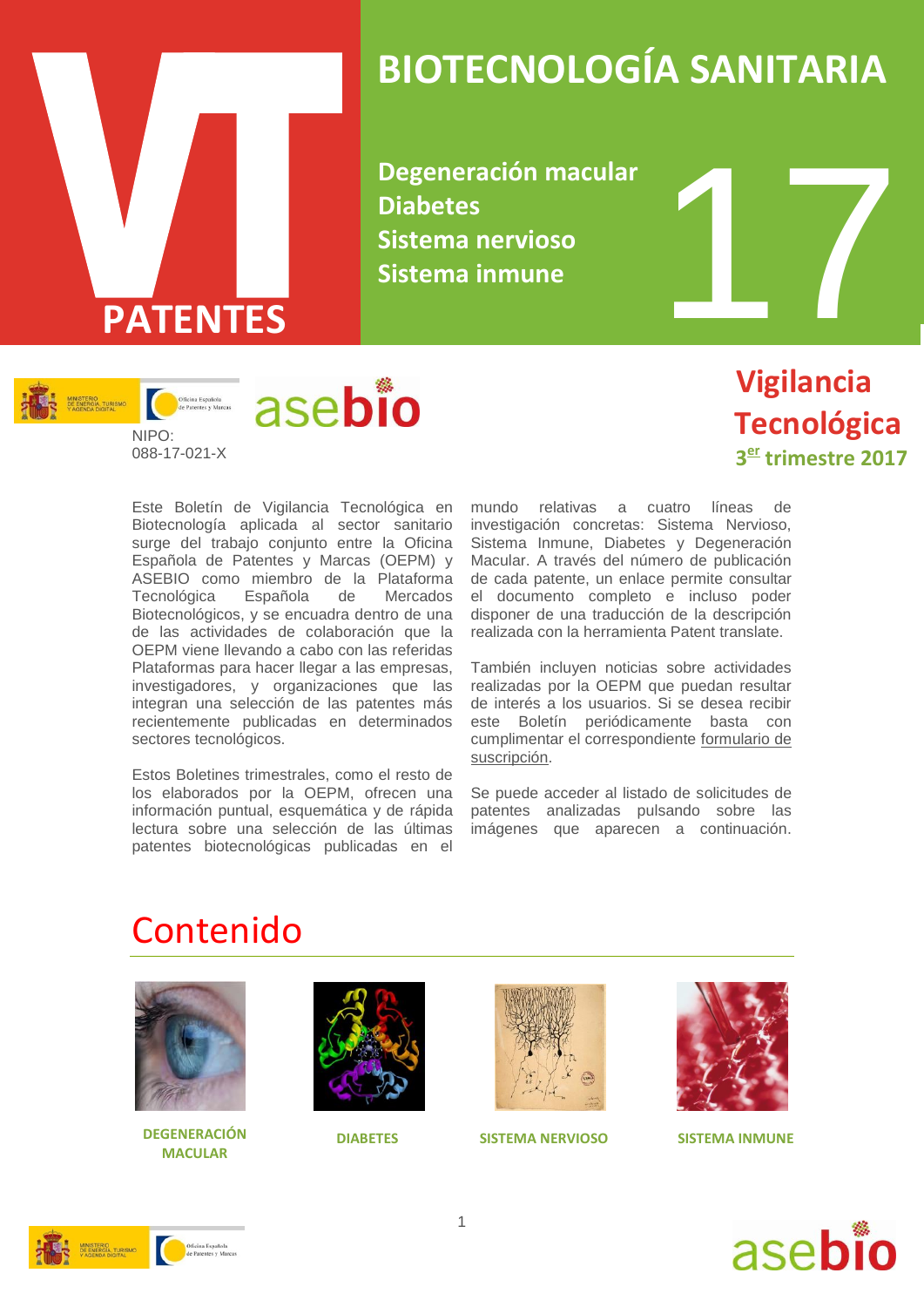# **Degeneración Macular**

| Nº DE PUBLICACIÓN | <b>SOLICITANTE</b>                                                                                                                                             | <b>CONTENIDO TÉCNICO</b>                                                                                                                                       |
|-------------------|----------------------------------------------------------------------------------------------------------------------------------------------------------------|----------------------------------------------------------------------------------------------------------------------------------------------------------------|
| WO2017147293      | ELEVEN BIOTHERAPEUTICS INC [US]                                                                                                                                | IL-6 antagonist formulations and<br>uses thereof                                                                                                               |
| WO2017139336      | TIRGAN NIMA [US]                                                                                                                                               | Method of preventing and treating<br>retinal microvasculature<br>inflammation using C-met signaling<br>pathway inhibition                                      |
| WO2017139417      | VITRISA THERAPEUTICS INC [US]                                                                                                                                  | Compositions with improved<br>intravitreal half-life and uses thereof                                                                                          |
| WO2017130194      | RAPPAPORT FAMILY INST FOR RES IN<br>THE MEDICAL SCIENCES [IL]; RAMBAM<br>MED-TECH LTD [IL]                                                                     | Semaphorin 3C variants,<br>compositions comprising said<br>variants and methods of use thereof<br>in treating eye diseases                                     |
| WO2017127761      | VITRISA THERAPEUTICS INC [US]                                                                                                                                  | Compositions and methods for<br>inhibiting Factor D                                                                                                            |
| WO2017120601      | CLEARSIDE BIOMEDICAL INC [US]                                                                                                                                  | Methods and devices for treating<br>posterior ocular disorders with<br>aflibercept and other biologics                                                         |
| WO2017117464      | KODIAK SCIENCES INC [US]                                                                                                                                       | Antibodies and conjugates thereof                                                                                                                              |
| WO2017115872      | NAT UNIV CORP HOKKAIDO UNIV [JP];<br>TOKYO MEDICAL UNIV [JP]; BONAC<br>CORP [JP]                                                                               | Single-stranded nucleic acid<br>molecule inhibiting expression of<br>prorenin gene or prorenin receptor<br>gene, and use thereof                               |
| WO2017109699      | PINELLI ROBERTO [CH]                                                                                                                                           | Retinal stem cells                                                                                                                                             |
| WO2017096031      | <b>REGENERON PHARMA [US]</b>                                                                                                                                   | Methods of associating genetic<br>variants with a clinical outcome in<br>patients suffering from age-related<br>macular degeneration treated with<br>anti-VEGF |
| WO2017109164      | UNIVERSITÉ PIERRE ET MARIE CURIE<br>- PARIS 6 (UPMC) [FR]; CENTRE NAT<br>RECH SCIENT [FR]; INSERM (INSTITUT<br>NAT DE LA SANTÉ ET DE LA RECH<br>MÉDICALE) [FR] | Agents that inhibit the binding of<br>CFH to CD11b/CD18 and uses<br>thereof                                                                                    |

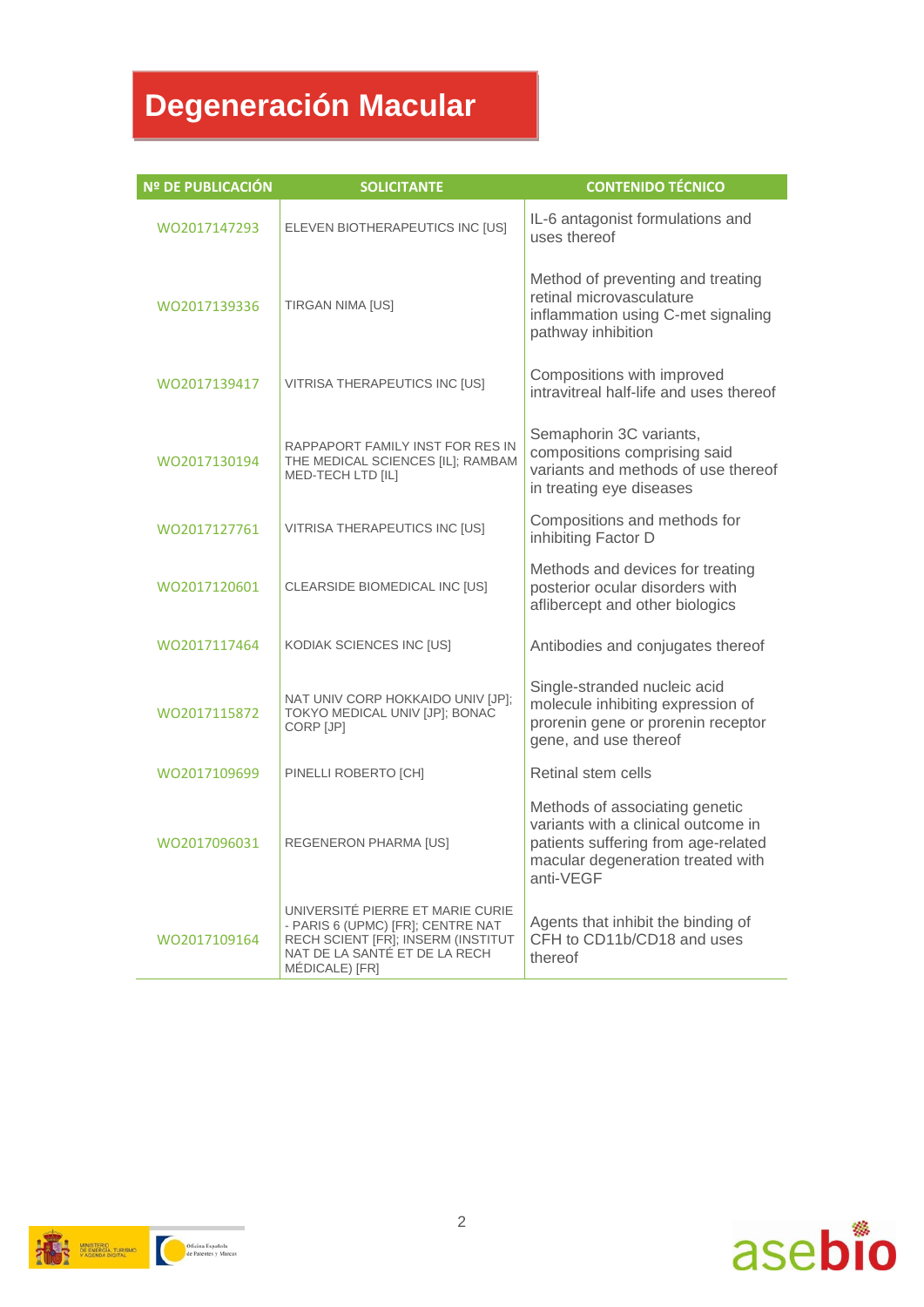# **Diabetes**

| <b>Nº DE PUBLICACIÓN</b> | <b>SOLICITANTE</b>                                                                                                  | <b>CONTENIDO TÉCNICO</b>                                                                                                                                      |
|--------------------------|---------------------------------------------------------------------------------------------------------------------|---------------------------------------------------------------------------------------------------------------------------------------------------------------|
| WO2017146213             | NITTO PHARMACEUTICAL IND LTD [JP]                                                                                   | Composition for preventing or treating<br>metabolism disorders comprising<br>Leuconostoc mesenteroides-<br>producingexopolysaccharide as active<br>ingredient |
| WO2017136524             | JANSSEN BIOTECH INC [US]                                                                                            | Anti-TNF antibodies, compositions,<br>methods and use for the treatment or<br>prevention of type 1 diabetes                                                   |
| WO2017126984             | <b>INST BIOTECHNOLOGII I</b><br>ANTYBIOTYKÓW [PL]                                                                   | A method for producing insulin and<br>insulin derivatives, and hybrid peptide<br>used in this method                                                          |
| WO2017124102             | UNIV NORTH CAROLINA STATE [US]                                                                                      | Glucose responsive insulin delivery<br>compositions and methods                                                                                               |
| WO2017120689             | UNIV CHILE [CL]                                                                                                     | Pharmaceutical form for oral<br>administration of a highly controlled<br>and stable dose of nanoparticles or<br>biomacromolecule suspensions                  |
| WO2017120261             | REMD BIOTHERAPEUTICS INC [US]                                                                                       | Methods of treating type 2 diabetes<br>mellitus using glucagon receptor<br>antagonistic antibodies                                                            |
| WO2017114192             | HYBIO PHARMACEUTICAL CO LTD [CN]                                                                                    | Method for preparing Lixisenatide                                                                                                                             |
| WO2017115001             | SERVICIO ANDALUZ DE SALUD [ES];<br>UNIV DE MÁLAGA [ES]; CENTRO DE<br>INVESTIGACIÓN BIOMÉDICA EN RED<br>(CIBER) [ES] | Method for the identification of<br>individuals susceptible to diabetes                                                                                       |
| WO2017116569             | HOPE CITY [US]                                                                                                      | Methods for treating diabetes                                                                                                                                 |
| WO2017116205             | HANMI PHARM IND CO LTD [KR]                                                                                         | Persistent conjugate of triple activator<br>activating glucagon, GLP-1 and GIP<br>receptor                                                                    |
| WO2017116204             | HANMI PHARM IND CO LTD [KR]                                                                                         | Triple activator activating glucagon,<br>GLP-1 and GIP receptor                                                                                               |



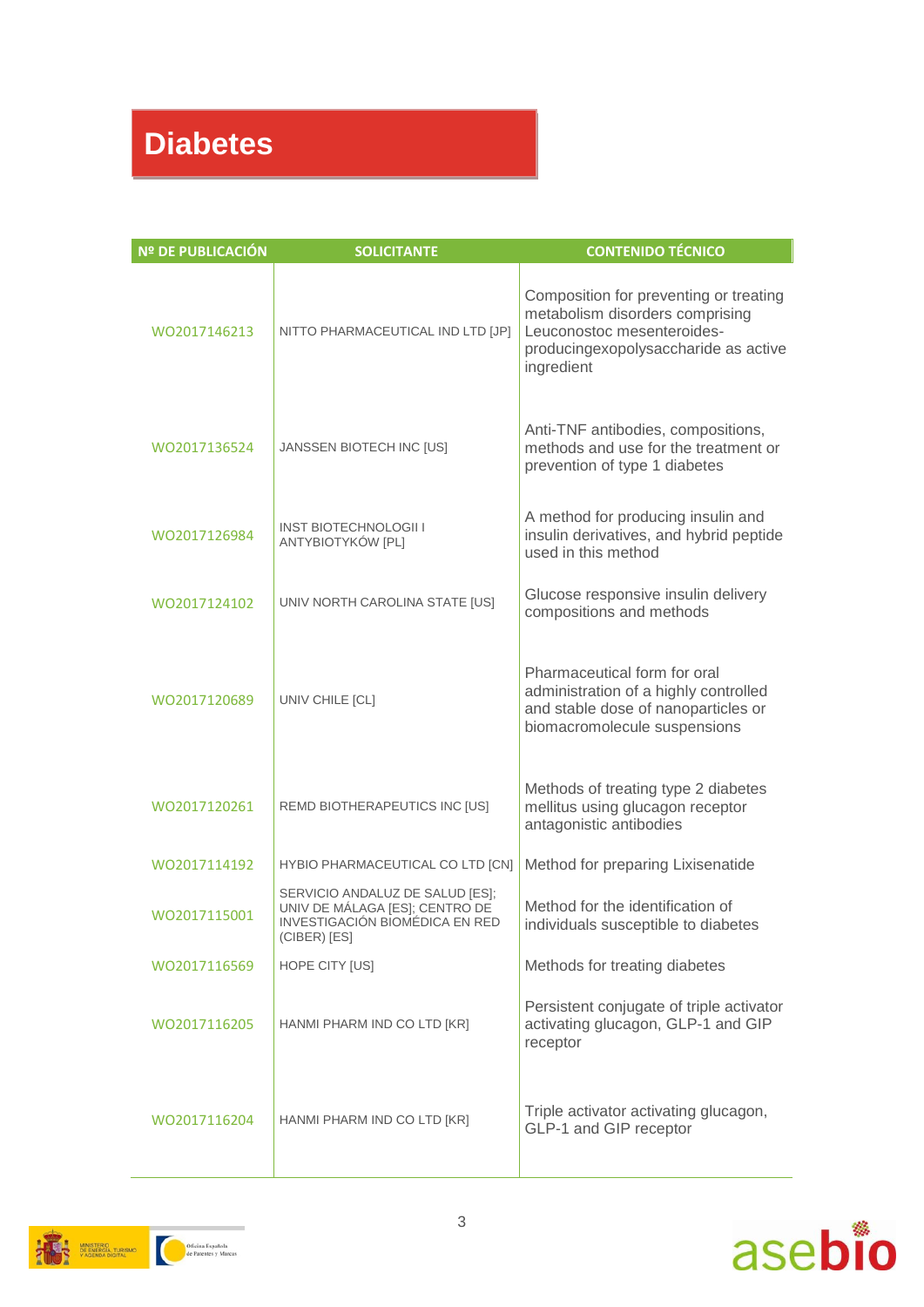| Nº DE PUBLICACIÓN | <b>SOLICITANTE</b>                                                                                                                                                    | <b>CONTENIDO TÉCNICO</b>                                                                                      |
|-------------------|-----------------------------------------------------------------------------------------------------------------------------------------------------------------------|---------------------------------------------------------------------------------------------------------------|
| WO2017112952      | UNIV CASE WESTERN RESERVE [US]                                                                                                                                        | Encapsulation of ultra-stable insulin<br>analogues with polymer melts                                         |
| WO2017107906      | SICHUAN KELUN PHARMACEUTICAL<br>RES INST CO LTD [CN]                                                                                                                  | Exenatide microsphere preparation<br>and preparation method thereof                                           |
| WO2017104777      | SUNTORY HOLDINGS LTD [JP]                                                                                                                                             | Composition for inhibiting carnosine<br>dipeptidase                                                           |
| WO2017101870      | TALENGEN INST OF LIFE SCIENCES<br>CO LTD [CN]                                                                                                                         | Method for preventing or treating<br>diabetic retinopathy                                                     |
| WO2017101868      | TALENGEN INST OF LIFE SCIENCES<br>CO LTD [CN]                                                                                                                         | Method for preventing and treating<br>diabetic nephropathy                                                    |
| WO2017101867      | TALENGEN INST OF LIFE SCIENCES<br>CO LTD [CN]                                                                                                                         | Method for preventing or treating<br>diabetes mellitus nerve injury and<br>related diseases                   |
| WO2017100276      | UNIV ARIZONA [US]                                                                                                                                                     | Compositions and methods for<br>treatment, amelioration, and<br>prevention of diabetes-related skin<br>ulcers |
| WO2017100191      | UNIV YALE [US]                                                                                                                                                        | Compositions and methods for<br>treating metabolic disorders                                                  |
| WO2017100107      | MERCK SHARP & DOHME [US]; PALANI<br>ANANDAN [US]; CARRINGTON PAUL E<br>[US]; PESSI ANTONELLO [IT]; LAHM<br>ARMIN [IT]; BIANCHI ELISABETTA [IT];<br>DEMARTIS ANNA [IT] | Co-agonists of the glucagon and<br>GLP-1 receptors                                                            |
| WO2017092083      | ADLAI NORTYE BIOPHARMA CO LTD<br>[CN]                                                                                                                                 | DPP-4 inhibitor compound, polymer<br>and preparation method and use of<br>same                                |
| WO2017088711      | INST PROCESS ENG CAS [CN]                                                                                                                                             | Polypeptide binding to a plurality of<br>amyloid monomers and aggregates,<br>and use thereof                  |
| WO2017145104      | WOCKHARDT LTD [IN]                                                                                                                                                    | Pharmaceutical composition of insulin<br>glargine and amino acids                                             |
| WO2017146979      | LILLY CO ELI [US]; AMUNIX<br>OPERATING INC [US]                                                                                                                       | Blood glucose lowering compound                                                                               |
| WO2017122095      | ORBSEN THERAPEUTICS LTD [IE]                                                                                                                                          | SDC-2 exosome compositions and<br>methods of isolation and use                                                |
| WO2017129195      | DEFENSIN THERAPEUTICS APS [DK]                                                                                                                                        | Methods for modulating intestinal<br>microbiota                                                               |
| WO2017122180      | INTREXON ACTOBIOTICS N V [BE]                                                                                                                                         | Compositions and methods for the<br>treatment of type 1 diabetes                                              |
| WO2017133931      | NESTEC SA [CH]                                                                                                                                                        | In vitro production of pancreatic beta<br>cells                                                               |



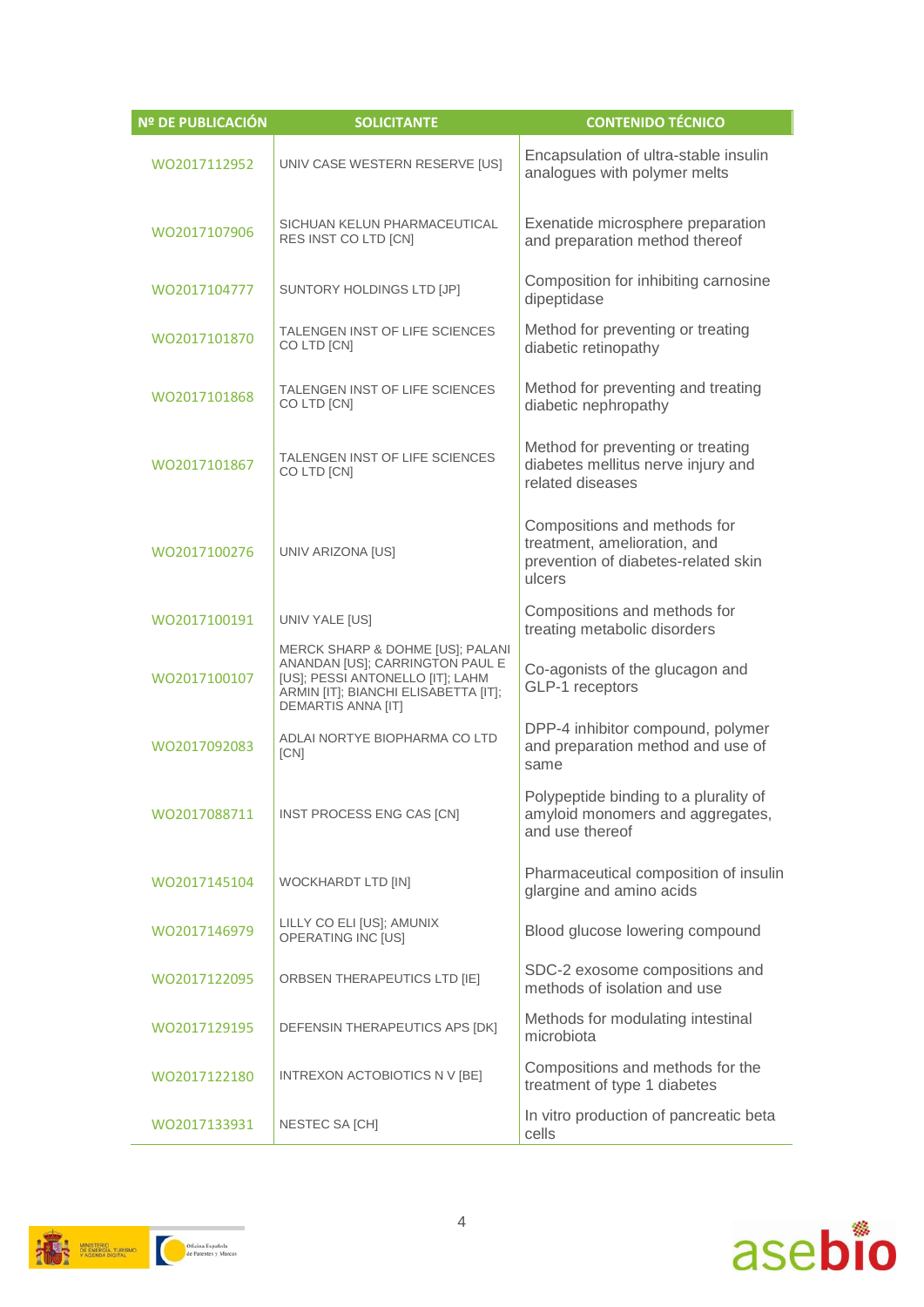| <b>Nº DE PUBLICACIÓN</b> | <b>SOLICITANTE</b>                                                                                                                                         | <b>CONTENIDO TÉCNICO</b>                                                                                                                         |
|--------------------------|------------------------------------------------------------------------------------------------------------------------------------------------------------|--------------------------------------------------------------------------------------------------------------------------------------------------|
| WO2017125586             | ACAD ZIEKENHUIS LEIDEN (ALSO<br>ACTING UNDER THE NAME OF LEIDEN<br>UNIV MEDICAL) [NL]                                                                      | Insulin gene-derived proteins and<br>peptides for use in the diagnosis and<br>treatment of type 1 diabetes                                       |
| W02017123418             | SYNLOGIC INC [US]                                                                                                                                          | Bacteria engineered to treat metabolic<br>diseases                                                                                               |
| WO2017121764             | KALEYDE PHARMACEUTICALS AG [CH]                                                                                                                            | Pharmaceutical formulations for the<br>treatment of diabetes                                                                                     |
| WO2017108943             | SANOFI AVENTIS DEUTSCHLAND [DE]                                                                                                                            | Cardiac metabolic effect of lantus                                                                                                               |
| WO2017103106             | PATIA BIOPHARMA S A DE C V [MX];<br>SIMÓN BUELA LAUREANO [MX]                                                                                              | Methods, tools and systems for the<br>prediction and assessment of<br>gestational diabetes                                                       |
| WO2017102927             | INST NAT DE LA SANTE ET DE LA<br>RECH MEDICALE (INSERM) [FR]; UNIV<br>TOULOUSE 3 PAUL SABATIER [FR];<br>CENTRE HOSPITALIER UNIV DE<br><b>TOULOUSE [FR]</b> | Vaccination against diabetes, obesity<br>and complications thereof                                                                               |
| WO2017102902             | ECOLE NAT VETERINAIRE [FR]; UNIV<br>DE NANTES [FR]                                                                                                         | MicroRNAs as predictive biomarkers<br>of type 1 diabetes                                                                                         |
| WO2017093562             | UNIV OF ULSTER [GB]                                                                                                                                        | Polypeptides and analogues thereof<br>for use in the treatment of diabetes<br>and bone disorders                                                 |
| WO2017119906             | AMPHASTAR PHARMACEUTICALS INC<br>[US]                                                                                                                      | High-purity inhalable particles of<br>insulin and insulin analogues, and<br>high-efficiency methods of<br>manufacturing the same                 |
| WO2017116207             | HANMI PHARM IND CO LTD [KR]                                                                                                                                | FGF21 analog, FGF21 conjugate, and<br>use thereof                                                                                                |
| WO2017100896             | UNIV RIO DE JANEIRO [BR]                                                                                                                                   | Non-agglomerating bioconjugates of<br>amylin and amylin-mimetic<br>compounds, compositions comprising<br>the same, and making and use<br>thereof |



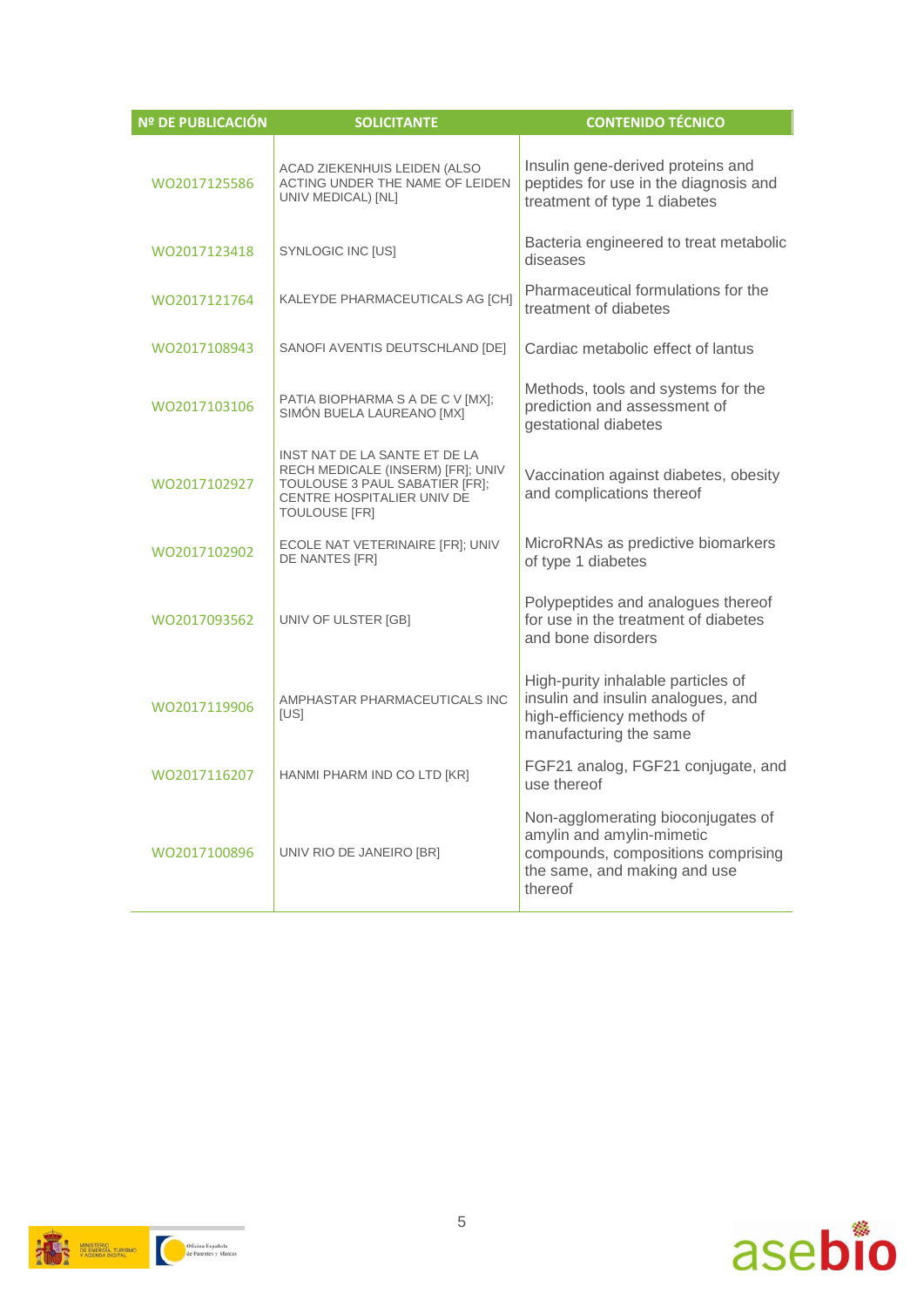# **Sistema Nervioso**

| Nº DE PUBLICACIÓN | <b>SOLICITANTE</b>                                                                                                                                          | <b>CONTENIDO TÉCNICO</b>                                                                                                                                                                                 |
|-------------------|-------------------------------------------------------------------------------------------------------------------------------------------------------------|----------------------------------------------------------------------------------------------------------------------------------------------------------------------------------------------------------|
| WO2017147044      | UNIV INDIANA RES & TECH CORP [US]                                                                                                                           | Peptides and methods for treatment<br>of neurodegenerative diseases                                                                                                                                      |
| WO2017145166      | <b>B G NEGEV TECH AND APPLICATIONS</b><br>LTD AT BEN-GURION UNIV [IL]                                                                                       | Composition and method for treating<br>amyotrophic lateral sclerosis                                                                                                                                     |
| WO2017147509      | COLONNA MARCO [US]; WANG<br>YAMING [US]; CELLA MARINA [US]                                                                                                  | <b>Compositions comprising TREM2</b><br>and methods of use thereof                                                                                                                                       |
| WO2017147536      | UNIV ROCKEFELLER [US]                                                                                                                                       | Embryonic cell-based therapeutic<br>candidate screening systems,<br>models for Huntington's disease and<br>uses thereof                                                                                  |
| WO2017139845      | THE UNIV OF QUEENSLAND [AU]                                                                                                                                 | Novel alpha conotoxin peptides                                                                                                                                                                           |
| WO2017135753      | KYUNGPOOK NAT UNIV INDUSTRY-<br>ACADEMIC COOP FOUND [KR]                                                                                                    | Pharmaceutical composition<br>containing stem cell in which<br>vascular endothelial growth factor is<br>overexpressed as effective<br>ingredient for preventing or treating<br>neurodegenerative disease |
| WO2017132155      | HARVARD COLLEGE [US]; CHILDREN'S<br>MEDICAL CENTER CORP [US];<br>MCCARROLL STEVEN A [US]; SEKAR<br>ASWIN [US]; CARROLL MICHAEL C<br>[US]; STEVENS BETH [US] | Methods and compositions for<br>detecting and treating schizophrenia                                                                                                                                     |
| WO2017132669      | UNIV MASSACHUSETTS [US]                                                                                                                                     | Branched oligonucleotides                                                                                                                                                                                |
| WO2017131468      | INDUSTRY-ACADEMIC COOP FOUND<br><b>GYEONGSANG NAT UNIV [KR]</b>                                                                                             | Composition for preventing,<br>alleviating or treating neurological<br>disorders, containing, as active<br>ingredient, novel peptide activating<br>adiponectin receptors                                 |
| WO2017131402      | UNIV-INDUSTRY COOP GROUP OF<br>KYUNG HEE UNIV [KR]                                                                                                          | Novel human gut-derived lactic acid<br>bacteria having immune regulatory<br>function, and use thereof                                                                                                    |
| WO2017130190      | RAMOT AT TEL-AVIV UNIV LTD [IL]                                                                                                                             | Novel formulation of neuroprotective<br>peptides                                                                                                                                                         |
| WO2017123065      | INDUSTRY-UNIV COOP FOUND<br>HANYANG UNIV [KR]                                                                                                               | Method using expression of Lin28<br>for preparing stem cell having<br>excellent renewal ability and<br>differentiation potency                                                                           |
| WO2017119481      | SUNTORY HOLDINGS LTD [JP]                                                                                                                                   | Cyclic dipeptide-containing<br>composition for preventing<br>neurological diseases                                                                                                                       |



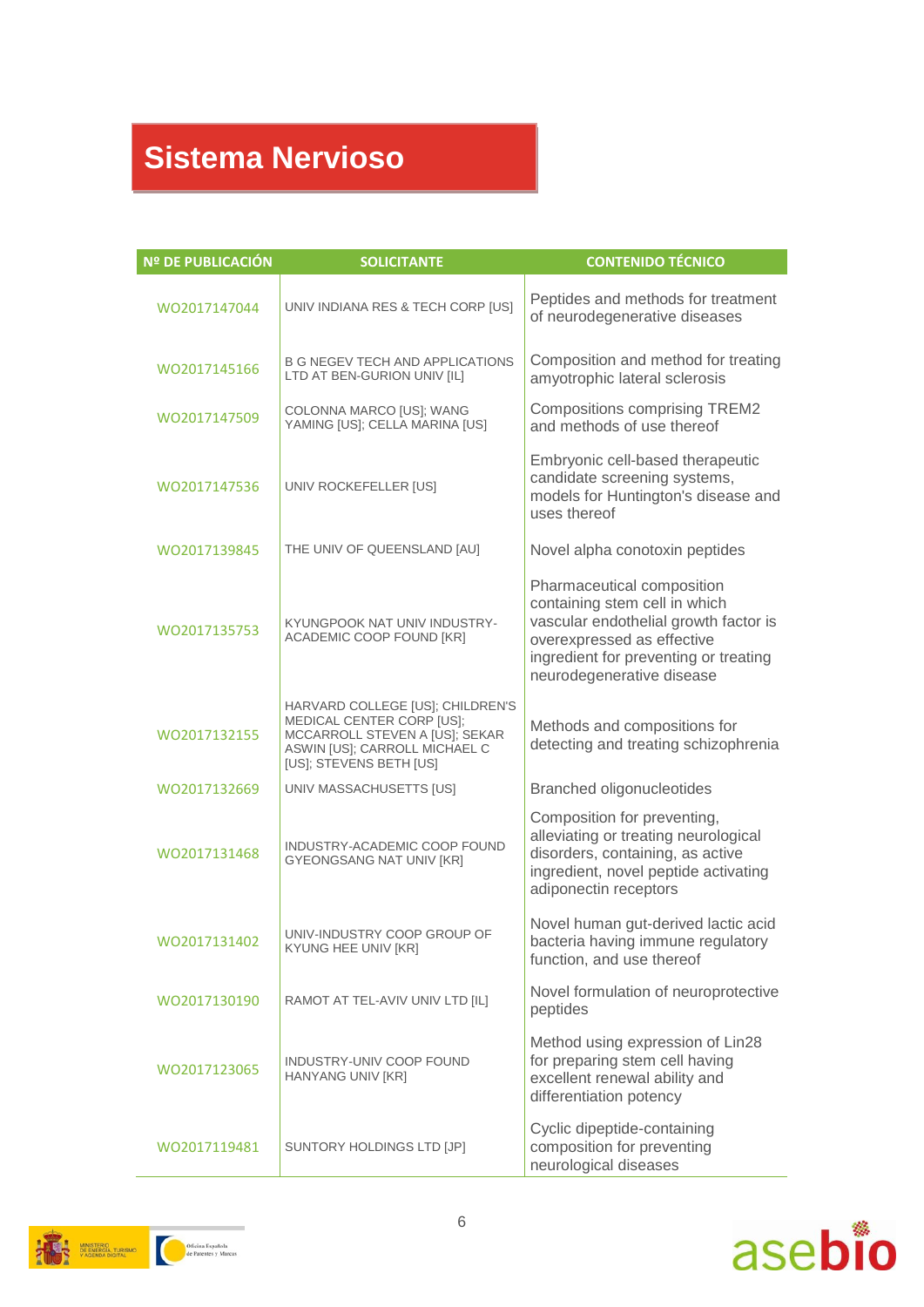| Nº DE PUBLICACIÓN | <b>SOLICITANTE</b>                                                                                                                       | <b>CONTENIDO TÉCNICO</b>                                                                                                          |
|-------------------|------------------------------------------------------------------------------------------------------------------------------------------|-----------------------------------------------------------------------------------------------------------------------------------|
| WO2017119476      | SUNTORY HOLDINGS LTD [JP]                                                                                                                | Composition for preventing<br>neurological diseases                                                                               |
| WO2017117496      | IONIS PHARMACEUTICALS INC [US]                                                                                                           | Methods for reducing Ataxin-2<br>expression                                                                                       |
| WO2017115367      | THE NAT INST FOR BIOTECHNOLOGY<br>IN THE NEGEV LTD [IL]                                                                                  | Composition and method for treating<br>amyotrophic lateral sclerosis                                                              |
| WO2017112889      | UNIV JOHNS HOPKINS [US]                                                                                                                  | Long-acting GLP-1r agonist as a<br>therapy of neurological and<br>neurodegenerative conditions                                    |
| WO2017111215      | BRAINON INC [KR]; KANG YONGKOO<br>[KR]                                                                                                   | Composition for improving memory,<br>learning ability and cognition                                                               |
| WO2017111166      | NAT UNIV CORP TOKYO UNIV OF<br>AGRICULTURE AND TECH [JP]; UNIV<br>TOKYO METROPOLITAN [JP]                                                | Therapeutic agent for intracellular<br>TDP-43 content-related disease                                                             |
| WO2017110705      | NAT CENTER OF NEUROLOGY AND<br><b>PSYCHIATRY [JP]</b>                                                                                    | Agent for enhancing synapse<br>formation and therapeutic agent for<br>neurodegenerative disease                                   |
| WO2017109756      | UNIV NAC DE COLOMBIA [CO]                                                                                                                | Synthetic peptides that modulate the<br>NMDA receptor                                                                             |
| WO2017106498      | THE MEDICAL COLLEGE OF<br>WISCONSIN INC [US]                                                                                             | Systems and methods for<br>quantitatively characterizing<br>Alzheimer's disease risk events<br>based on multimodal biomarker data |
| WO2017100199      | TEVA PHARMA [IL]; ITO KOUICHI [US];<br>DHIB-JALBUT SUHAYL [US]                                                                           | Method of using IL-27 as a<br>predictive biomarker of clinical<br>response to glatiramer acetate<br>therapy                       |
| WO2017100193      | FIBROGEN INC [US]                                                                                                                        | Methods for treatment of motor<br>neuron diseases                                                                                 |
| WO2017100632      | ARIZONA BOARD OF REGENTS ON<br>BEHALF OF ARIZONA STATE UNIV [US]<br>: SIERKS MICHAEL [US]:<br>VENKATARAMAN LALITHA [US]; XIN<br>WEI [US] | Human Alzheimer's disease and<br>traumatic brain injury associated tau<br>variants as biomarkers and methods<br>of use thereof    |
| WO2017088711      | INST PROCESS ENG CAS [CN]                                                                                                                | Polypeptide binding to a plurality of<br>amyloid monomers and aggregates,<br>and use thereof                                      |
| WO2017149503      | CATTANEO ANTONINO [IT]                                                                                                                   | Inhibitor of astrocyte TNF alpha for<br>use in the treatment of neurological<br>diseases                                          |
| WO2017143036      | HARVARD COLLEGE [US]                                                                                                                     | Modulators of MS4A activity                                                                                                       |



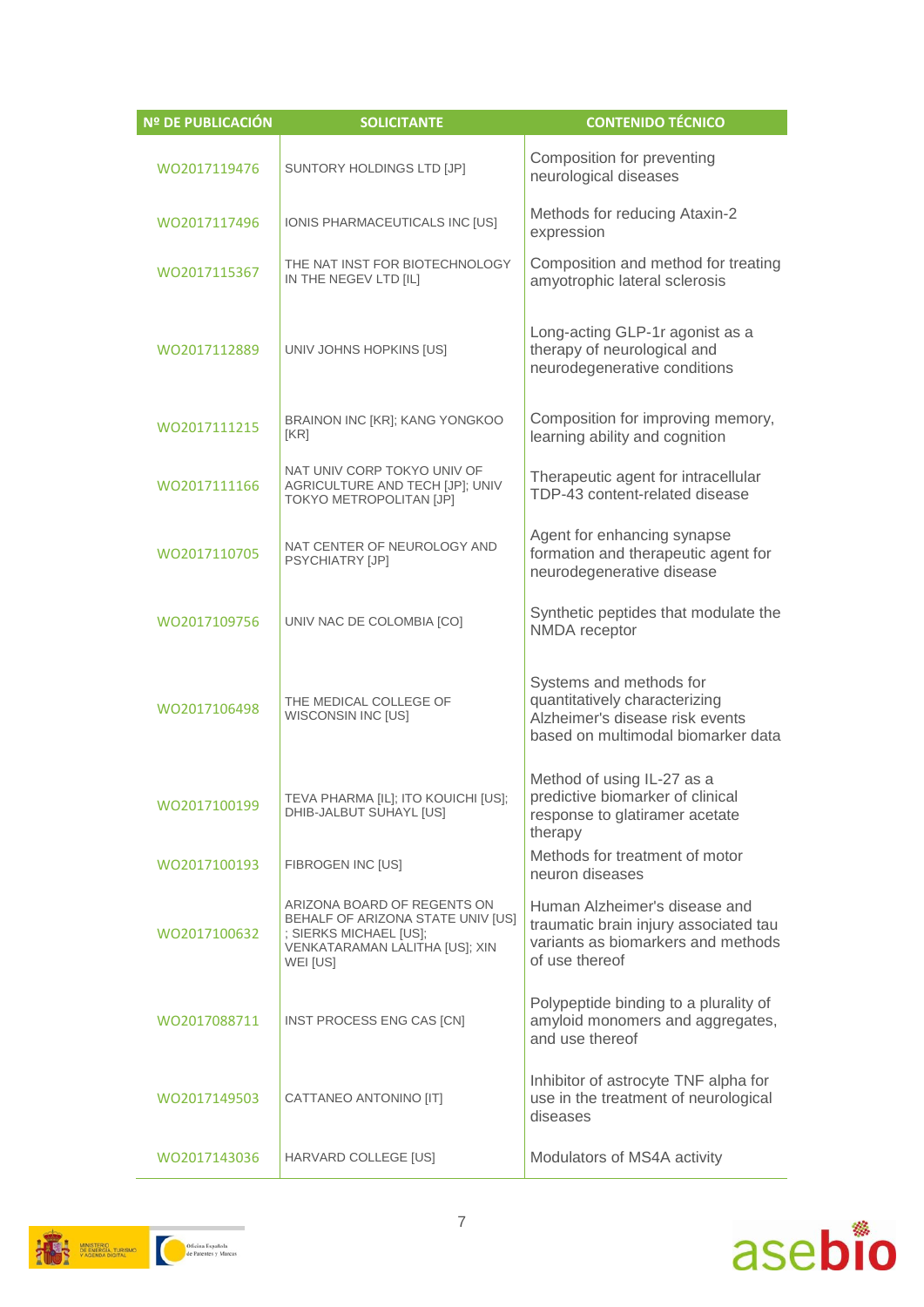| Nº DE PUBLICACIÓN | <b>SOLICITANTE</b>                                                                                                                                              | <b>CONTENIDO TÉCNICO</b>                                                                                                        |
|-------------------|-----------------------------------------------------------------------------------------------------------------------------------------------------------------|---------------------------------------------------------------------------------------------------------------------------------|
| WO2017123517      | LILLY CO ELI [US]                                                                                                                                               | Anti-N3pGlu amyloid beta peptide<br>antibodies and uses thereof                                                                 |
| WO2017127764      | GENENTECH INC [US]; F HOFFMANN-<br>LA ROCHE AG [CH]; SMITH JILLIAN<br>[GB]; SMITH JANICE [GB]                                                                   | High dose treatments for<br>Alzheimer's disease                                                                                 |
| WO2017118841      | CAMBRIDGE ENTPR LTD [GB]                                                                                                                                        | Method of identifying novel protein<br>aggregation inhibitors based on<br>chemical kinetics                                     |
| WO2017109679      | NOVARTIS AG [CH]                                                                                                                                                | Compositions and methods for<br>decreasing tau expression                                                                       |
| WO2017109204      | ASS INST DE MYOLOGIE [FR]; INST<br>NAT DE LA SANTE ET DE LA RECH<br>MEDICALE [FR]; UNIV PIERRE ET<br>MARIE CURIE (PARIS 6) [FR]; CENTRE<br>NAT RECH SCIENT [FR] | Humanized mouse model of<br>myasthenia gravis and MSC therapy                                                                   |
| WO2017103224      | INST NAT DE LA SANTE ET DE LA<br>RECH MEDICALE (INSERM) [FR];<br>UNIVERSITÉ DE STRASBOURG [FR];<br>UNIVERSITÄT ULM [DE]                                         | Method of treatment of amyotrophic<br>lateral sclerosis                                                                         |
| WO2017108535      | SIEMENS AG [DE]                                                                                                                                                 | Specific signatures in Alzheimer's<br>disease by means of multicenter<br>miRNA profiles                                         |
| WO2017108491      | SIEMENS AG [DE]                                                                                                                                                 | Diagnostic miRNA signatures in MS<br>and CIS patients                                                                           |
| WO2017103633      | INST BIOLOGII DOŚWIADCZALNEJ PAN<br>IM M NENCKIEGO [PL]                                                                                                         | A method of diagnosis remyelination<br>and regeneration processes of<br>myelin in patients with diagnosed<br>multiple sclerosis |
| WO2017095250      | CENTRO DE NEUROCIÊNCIAS E<br>BIOLOGIA CELULAR [PT]; UNIV DE<br><b>COIMBRA [PT]</b>                                                                              | Peptide inhibitors of BACE1 for the<br>treatment of neurological disorders                                                      |

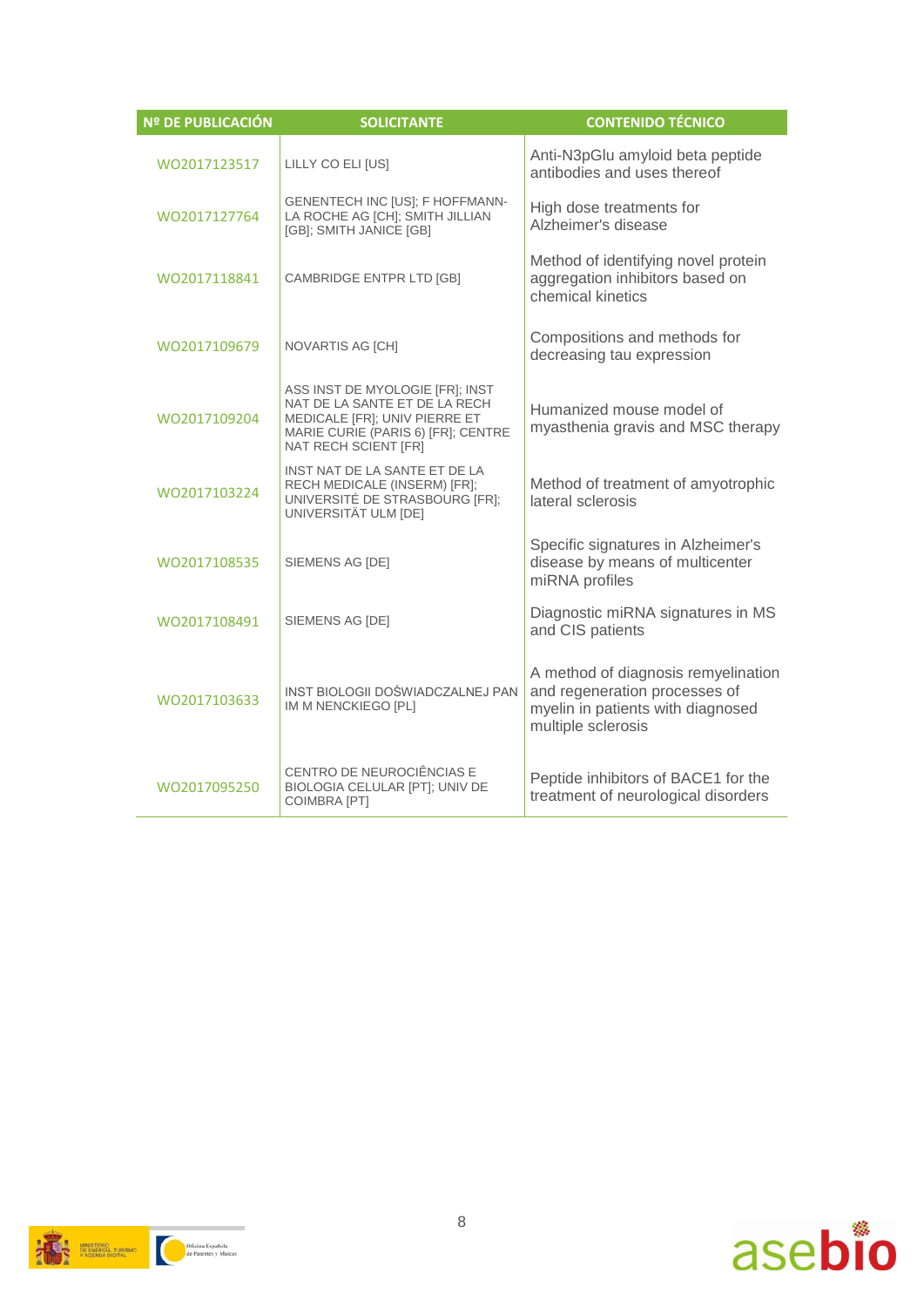# **Sistema Inmune**

| Nº DE PUBLICACIÓN | <b>SOLICITANTE</b>                                                               | <b>CONTENIDO TÉCNICO</b>                                                                                                                                                                 |
|-------------------|----------------------------------------------------------------------------------|------------------------------------------------------------------------------------------------------------------------------------------------------------------------------------------|
| WO2017147378      | UNIV COLUMBIA [US]                                                               | Systemic immune activation and<br>biomarkers of nonceliac<br>wheat/gluten sensitivity                                                                                                    |
| WO2017143386      | <b>BORODY THOMAS J [UA]</b>                                                      | Compositions and methods of<br>treatment of chronic infectious<br>diseases                                                                                                               |
| WO2017143069      | SEATTLE GENETICS INC [US]                                                        | BCMA antibodies and use of same<br>to treat cancer and immunological<br>disorders                                                                                                        |
| WO2017142014      | KOSHIKAI NON-PROFIT MEDICAL<br>CORP [JP]; MEDINET CO LTD [JP]                    | Drug for inflammatory disease                                                                                                                                                            |
| WO2017140256      | <b>WANG HUIRU [CN]</b>                                                           | Antibodies against N-<br>acetylglucosamine and N-acetyl-<br>galactosamine                                                                                                                |
| WO2017139366      | THE GENERAL HOSPITAL CORP D/B/A<br>MASSACHUSETTS GENERAL<br><b>HOSPITAL [US]</b> | Methods and compositions relating<br>to engineered microbial cells                                                                                                                       |
| WO2017139659      | UNIV BOSTON [US]                                                                 | Rothia subtilisins, S8A family<br>proteases, as therapeutic enzymes<br>for application in gluten-intolerance<br>disorders                                                                |
| WO2017131258      | INDUSTRY-ACADEMIC COOP FOUND<br>YONSEI UNIV [KR]                                 | Composition for treating<br>autoimmune diseases, containing<br>Smad protein, fusion protein<br>comprising Smad protein, vector for<br>producing same, and preparation<br>method therefor |
| WO2017129064      | CHENGDU KANGHONG<br>BIOTECHNOLOGIES CO LTD [CN]                                  | Humanized fab of anti-complement<br>factor D and humanized antibody<br>and use thereof                                                                                                   |
| WO2017128096      | SHANXI UNIV OF TRADITIONAL<br>CHINESE MEDICINE [CN]                              | Radix astragali glycoprotein and<br>preparation method and use thereof                                                                                                                   |
| WO2017122666      | NAT UNIV CORP CHIBA UNIV [JP];<br>EISAI R&D MAN CO LTD [JP]                      | Anti-Myl9 antibody                                                                                                                                                                       |
| WO2017116205      | HANMI PHARM IND CO LTD [KR]                                                      | Persistent conjugate of triple<br>activator activating glucagon, GLP-1<br>and GIP receptor                                                                                               |



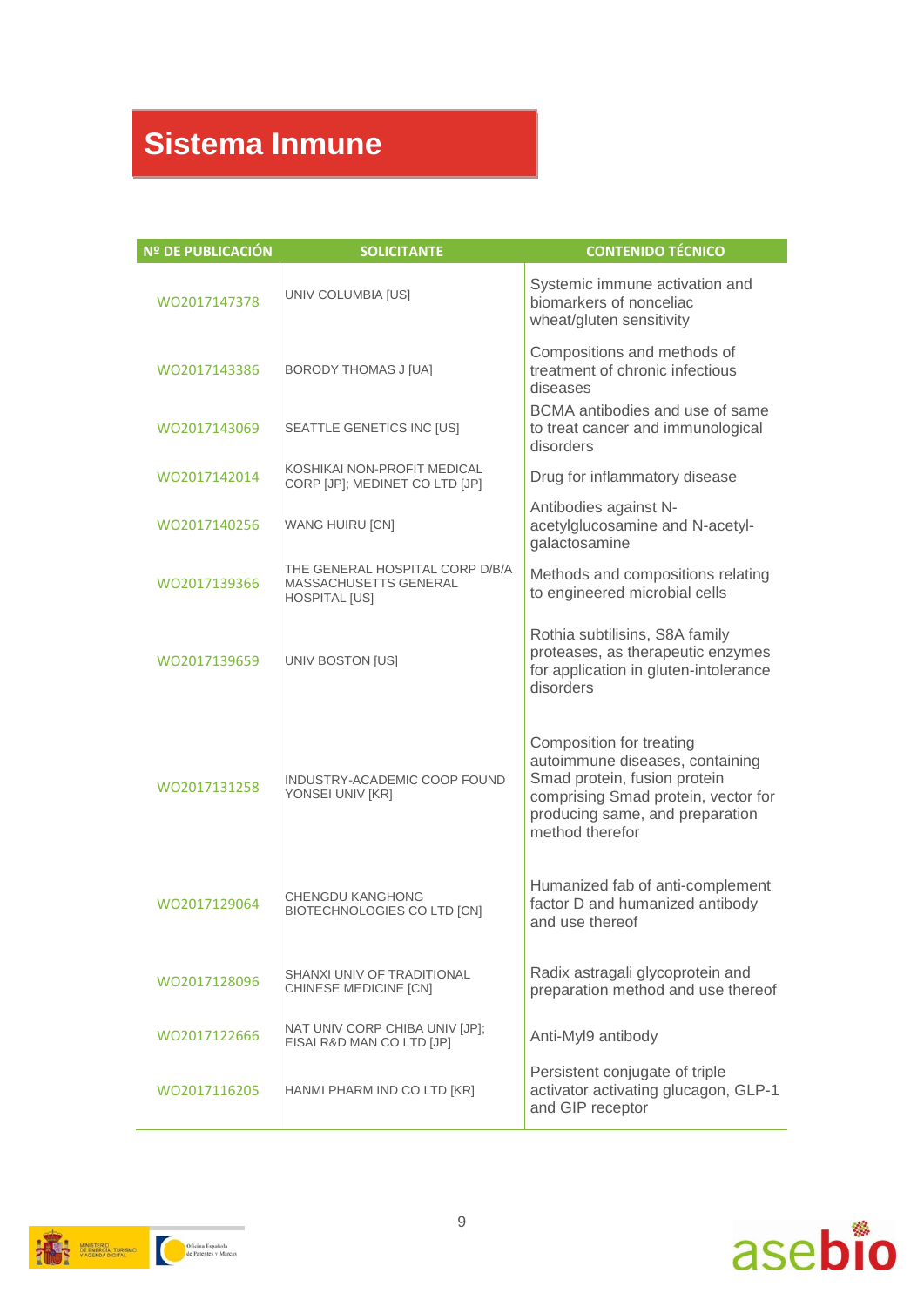| <b>Nº DE PUBLICACIÓN</b> | <b>SOLICITANTE</b>                                    | <b>CONTENIDO TÉCNICO</b>                                                                                                                         |
|--------------------------|-------------------------------------------------------|--------------------------------------------------------------------------------------------------------------------------------------------------|
| WO2017106798             | NEPETX LLC [US]                                       | Compositions and methods for<br>treating gluten intolerance and<br>disorders arising therefrom                                                   |
| WO2017105091             | ABCLON INC [KR]                                       | Antibody specifically binding to<br>CD80 and CD86                                                                                                |
| WO2017100432             | <b>MEMORIAL SLOAN-KETTERING</b><br>CANCER CENTER [US] | Compositions and methods for the<br>treatment of inflammatory bowel<br>disease                                                                   |
| WO2017084047             | SUN XINREN [CN]                                       | Traditional chinese medicine<br>composition for treating celiac<br>abscesses                                                                     |
| WO2017137920             | PROBIOTICAL SPA [IT]; HULKA S R L<br>[ T ]            | Use of bacterial strains belonging to<br>the species Lactobacillus kefiri in<br>paediatrics to generate and/or<br>mantain a state of homeostasis |
| EP3211007                | EISAI R&D MAN CO LTD [JP]                             | Pharmaceutical composition for<br>treating Crohn's disease                                                                                       |
| WO2017144689             | NOGRA PHARMA LTD [IE]                                 | Methods of treating celiac disease<br>using SMAD7 inhibition                                                                                     |
| WO2017136685             | HARVARD COLLEGE [US]                                  | Methods of treating of inflammatory<br>bowel disease and parasite infection                                                                      |
| WO2017144478             | UNIV MANCHESTER [GB]                                  | Inflammation biomarker                                                                                                                           |
| WO2017140831             | MORPHOSYS AG [DE]; GALAPAGOS<br>NV [BE]               | Antibodies for IL-17C                                                                                                                            |
| WO2017137477             | BRACCO SUISSE SA [CH]                                 | A recombinant chimeric protein for<br>selectins targeting                                                                                        |
| WO2017137613             | NASCIENT LTD [GB]                                     | Immunoassay for detection and<br>monitoring of inflammatory<br>responses                                                                         |
| WO2017137542             | NASCIENT LTD [GB]                                     | Human antibodies and binding<br>fragments thereof to tenascin                                                                                    |
| WO2017123634             | SYNERGY PHARMACEUTICALS INC<br>[US]                   | Formulations and methods for<br>treating ulcerative colitis                                                                                      |
| W02017118911             | DIGNITY SCIENCES LTD [IE]; DUNNE<br>JAMES [IE]        | Pharmaceutical compositions<br>comprising DGLA and use of same                                                                                   |
| WO2017106684             | JANSSEN BIOTECH INC [US]                              | Antibodies specifically binding HLA-<br>DR and their uses                                                                                        |
| WO2017125578             | <b>VHSQUARED LTD [GB]</b>                             | Polypeptides                                                                                                                                     |



**AND STERO TURBANO**<br>
TANK PARTICULAR TURBANO OG TALL OF PREMIERS MARCH CONTACT CONTACT OF PREMIERS AND THE OF PREMIERS MARCH CONTACT OF PREMIERS OF PREMIERS OF PREMIERS OF PREMIERS OF PREMIERS OF PREMIERS OF PREMIERS OF PR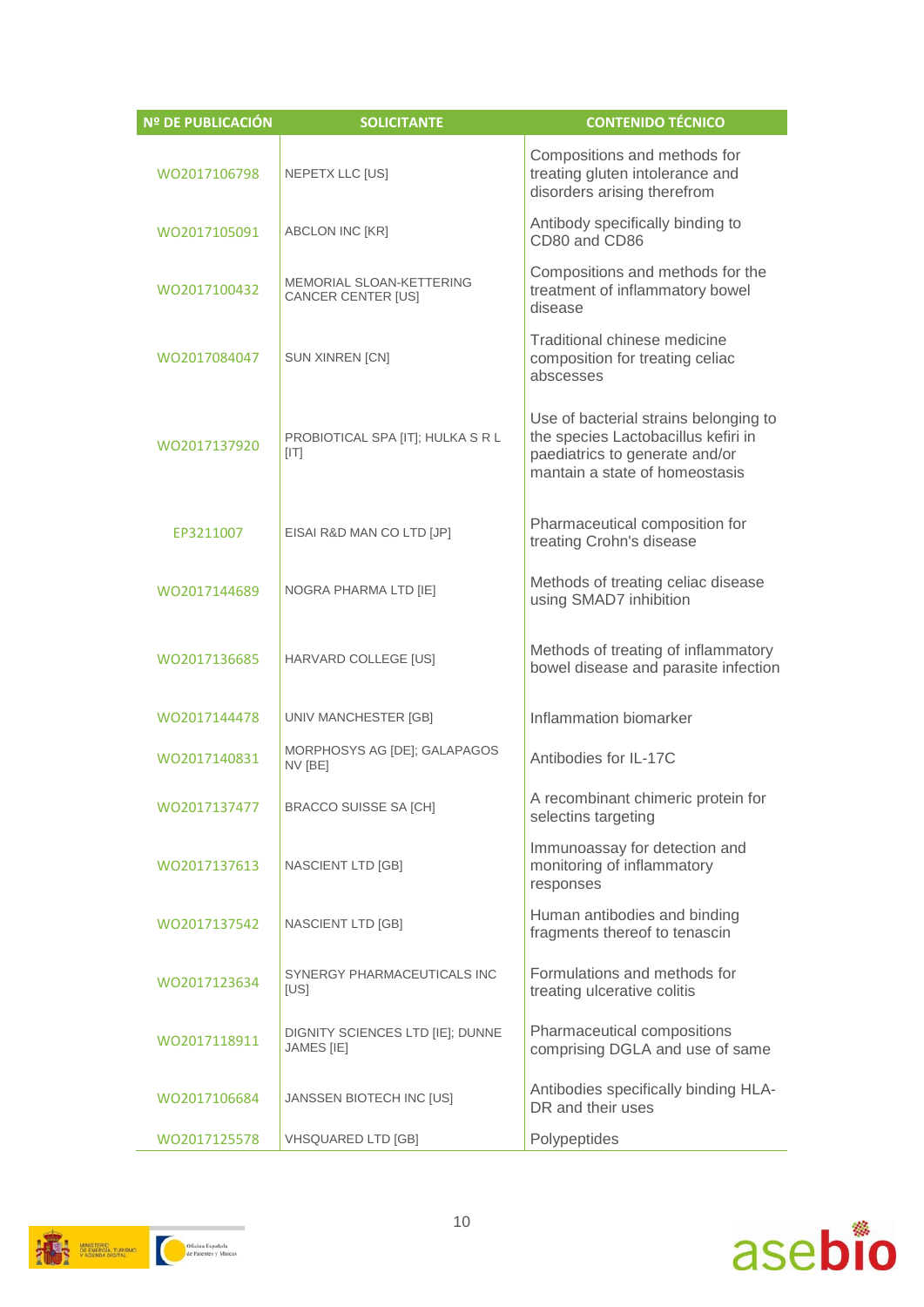| Nº DE PUBLICACIÓN | <b>SOLICITANTE</b>                                                                                                                               | <b>CONTENIDO TÉCNICO</b>                                                                                                   |
|-------------------|--------------------------------------------------------------------------------------------------------------------------------------------------|----------------------------------------------------------------------------------------------------------------------------|
| WO2017129515      | INST NAT DE LA RECH AGRONOMIQUE<br>(INRA) [FR]; UNIV PIERRE ET MARIE<br>CURIE (PARIS 6) [FR]; ASSIST<br>PUBLIQUE - HOPITAUX DE PARIS [FR]        | Faecalibacterium prausnitzii strain<br>CNCM 1-4573 for the treatment and<br>prevention of gastrointestinal<br>inflammation |
| WO2017106383      | AMGEN INC [US]                                                                                                                                   | Anti-TL1A/anti-TNF-alpha bispecific<br>antigen binding proteins and uses<br>thereof                                        |
| WO2017106566      | GILEAD SCIENCES INC [US]                                                                                                                         | Combination of a JAK inhibitor and<br>an MMP9 binding protein for treating<br>inflammatory disorders                       |
| WO2017103003      | OSE IMMUNOTHERAPEUTICS [FR]                                                                                                                      | Anti-CD28 humanized antibodies<br>formulated for administration to<br>humans                                               |
| WO2017102939      | <b>GLAXOSMITHKLINE BIOLOGICALS SA</b><br>[BE]; UNIV PIERRE ET MARIE CURIE<br>(PARIS 6) [FR]; INST NAT DE LA SANTE<br>ET DE LA RECH MEDICALE [FR] | Use of adjuvants for the prevention<br>and/or treatment of autoimmune<br>diseases                                          |
| WO2017089618      | ABLYNX NV [BE]                                                                                                                                   | Polypeptides inhibiting CD40L                                                                                              |
| WO2017132562      | ZHOU HEYUE [US]                                                                                                                                  | Antigen binding proteins that bind<br>PD-L1                                                                                |



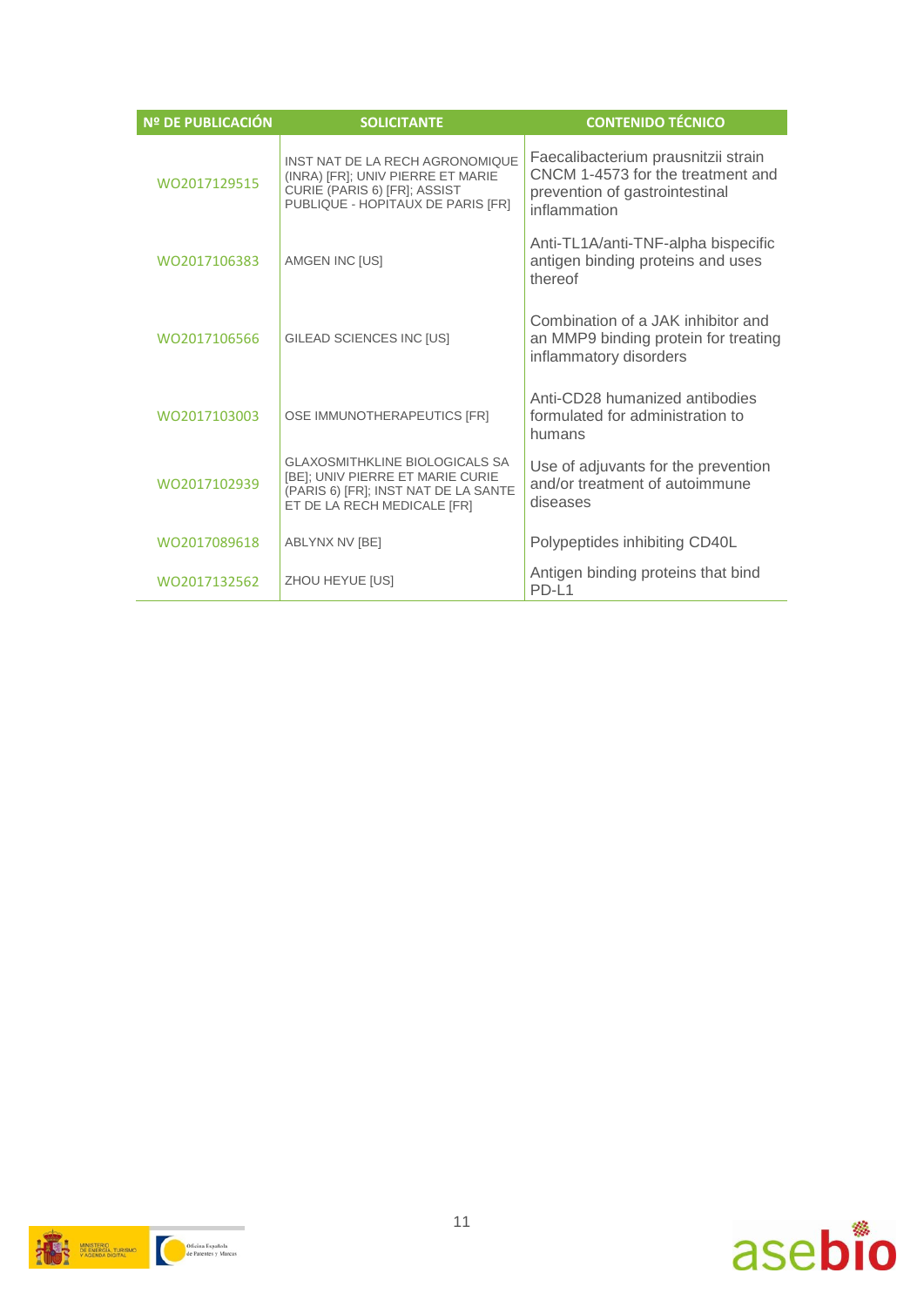# **Noticias**

### NUEVAS ALERTAS TECNOLÓGICAS

### **Se crean tres nuevas alertas en 2017**

Como complemento a los servicios que ofrecemos, y en la línea de ir siempre a la vanguardia en el conocimiento y difusión de los avances tecnológicos a nivel global, en la [Oficina Española](https://www.oepm.es/)  [de Patentes y Marcas \(OEPM\)](https://www.oepm.es/) hemos publicado recientemente estas tres nuevas alertas:

- [Energías marinas](http://www.oepm.es/es/informacion_tecnologica/informacion_gratuita/Alertas_Tecnologicas/detalle.html?id=1050) (perteneciente al sector de *Energía y la Sostenibilidad*): recoge las publicaciones de patentes relativas a dispositivos de captación y conversión de energía, fundamentalmente de las olas, las mareas y las corrientes.
- [Tecnología para la monitorización y](http://www.oepm.es/es/informacion_tecnologica/informacion_gratuita/Alertas_Tecnologicas/detalle.html?id=32600) [control de la diabetes](http://www.oepm.es/es/informacion_tecnologica/informacion_gratuita/Alertas_Tecnologicas/detalle.html?id=32600) (encuadrada en el sector de *Ciencias de la Vida y la*



*Alimentación*): recoge las publicaciones diarias de patentes relativas a sistemas inalámbricos de detección de glucosa en sangre, biosensores de glucosa, sistemas automatizados de infusión de insulina, etc.

 [Biomarcadores para diagnóstico de demencia](http://www.oepm.es/es/informacion_tecnologica/informacion_gratuita/Alertas_Tecnologicas/detalle.html?id=32750) (referente al sector de *Ciencias de la Vida y la Alimentación*): recoge las publicaciones diarias de patentes relativas a biomarcadores de desórdenes neurológicos, principalmente demencia y enfermedad de Alzheimer.

Estas tres nuevas alertas tecnológicas se unen a las publicadas anteriormente para sumar ya [un total de veinte.](http://www.oepm.es/es/informacion_tecnologica/informacion_gratuita/Alertas_Tecnologicas/index.html) Seguiremos trabajando para mantenerte al día, por lo que te recomendamos que no las pierdas de vista.

### PRÓXIMA CONVOCATORIA DE OPOSICIONES **18 plazas para la Escala de Titulados Superiores del MINETAD**



¿Te gustaría trabajar en la [Oficina Española](https://www.oepm.es/)  [de Patentes y Marcas \(OEPM\)?](https://www.oepm.es/) Si tienes el título de Ingeniero, Arquitecto, Licenciado o Grado, en el ámbito de las ciencias experimentales, de la técnica o del derecho, te informamos de que esto te interesa.

En la reciente oferta pública de empleo, recogida en el [Boletín Oficial del Estado](https://www.oepm.es/export/sites/oepm/comun/documentos_relacionados/Noticias/2017/2017_07_10_Oferta_Empleo_Publico_2017.pdf)  [nº162,](https://www.oepm.es/export/sites/oepm/comun/documentos_relacionados/Noticias/2017/2017_07_10_Oferta_Empleo_Publico_2017.pdf) se han aprobado 18 plazas para la Escala de Titulados Superiores de

Organismos Autónomos del [Ministerio de Energía, Turismo y Agenda Digital](http://www.minetad.gob.es/es-ES/Paginas/index.aspx) en la especialidad de Propiedad Industrial (una de ellas está reservada para personas con discapacidad). La distribución de las mismas por ramas y áreas es la siguiente:

Rama Jurídica: Nueve plazas.



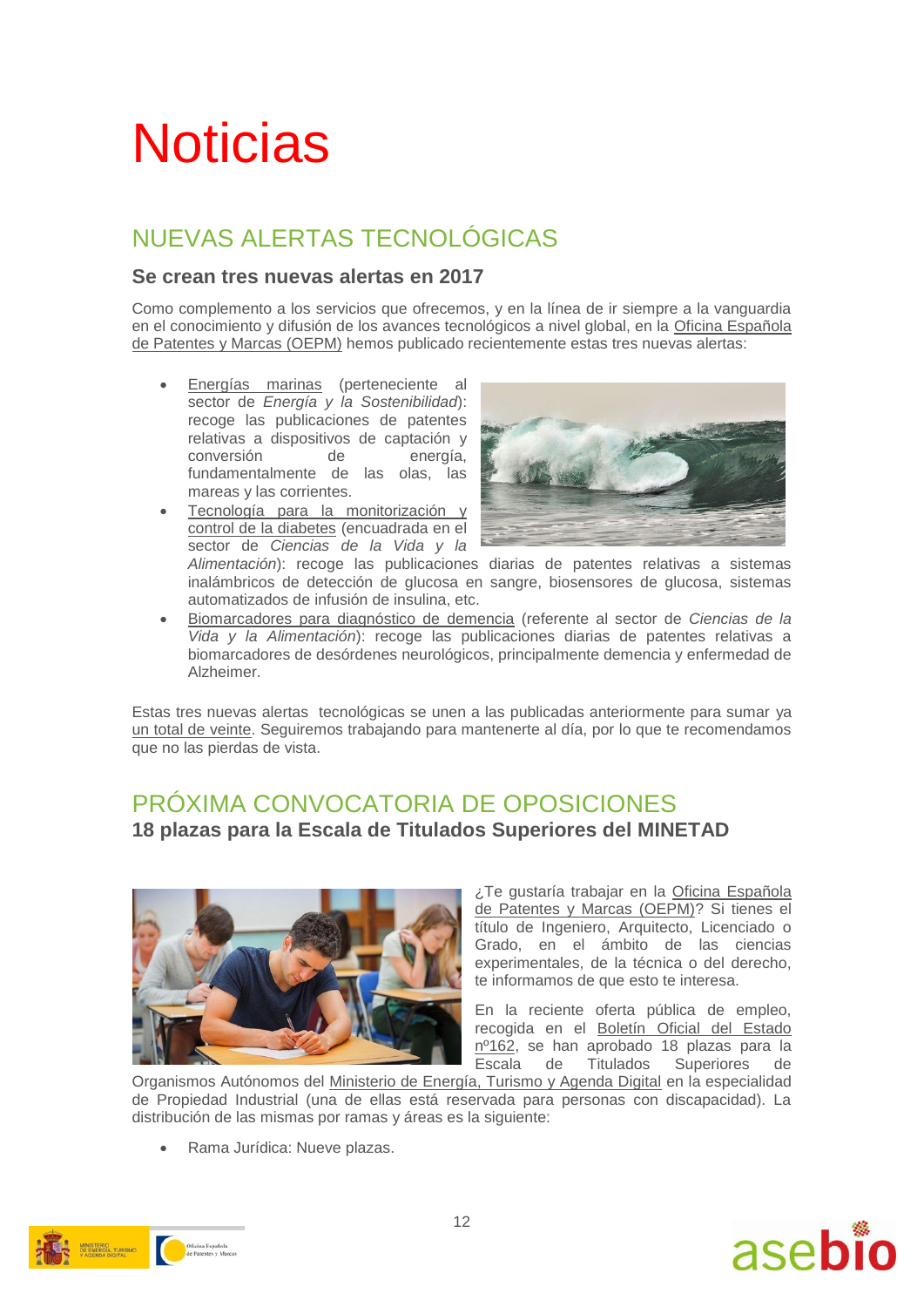- Rama Técnica:
	- o Área mecánica: Tres plazas.
	- o Área eléctrica: Cuatro plazas.
	- o Área informática: Dos plazas.

El temario de las pruebas selectivas será muy similar al de la convocatoria de 2016, con ligeras modificaciones, fundamentalmente por adaptación a las novedades legislativas. Esperamos que a finales de septiembre o principios de octubre se publique la convocatoria... así pues, te aconsejamos que permanezcas atento.

### FICHAS FORMATIVAS PARA NIÑOS **Sencillas y muy visuales**

Teniendo muy presente que la juventud es el futuro, y dado que lo que se aprende durante la infancia suele perdurar, en la [Oficina Española](https://www.oepm.es/)  [de Patentes y Marcas \(OEPM\)](https://www.oepm.es/) hemos querido introducir a los más pequeños de la casa en los conceptos principales que rodean nuestra actividad. Con este objetivo, y en colaboración con la [Asociación para la Defensa de la Marca](http://andema.camaras.org/)  [\(ANDEMA\),](http://andema.camaras.org/) hemos elaborado una serie de fichas formativas en las que explicamos de forma lúdica



y visual qué es y para qué sirve una marca, un diseño o una patente.

Por el momento tenemos cuatro fichas disponibles, en las que abordamos las siguientes temáticas:

- [Propiedad Industrial:](https://www.oepm.es/export/sites/oepm/comun/documentos_relacionados/sobre_oepm/Aula_de_Propiedad_Industrial/Ficha_Formativa_Propiedad_Industrial.pdf) una breve introducción a este mundo mediante la explicación y ejemplificación de las diferentes figuras previstas en la ley para la protección de las creaciones.
- [Patentes:](https://www.oepm.es/export/sites/oepm/comun/documentos_relacionados/sobre_oepm/Aula_de_Propiedad_Industrial/FichaFormativaPatentes.pdf) una aproximación a la realidad de la protección de las invenciones a través de la explicación, a grandes rasgos, del procedimiento de registro de una patente y de los beneficios del registro antes de lanzar un producto al mercado.
- [Marcas:](https://www.oepm.es/export/sites/oepm/comun/documentos_relacionados/sobre_oepm/Aula_de_Propiedad_Industrial/FichaFormativaMarcas.pdf) un acercamiento a los conceptos básicos de marcas, sus características y tipología; se lanza un consejo final: "Evita las falsificaciones".
- [Falsificaciones:](https://www.oepm.es/export/sites/oepm/comun/documentos_relacionados/sobre_oepm/Aula_de_Propiedad_Industrial/FichaFormativaFalsificaciones.pdf) un análisis del proceso de creación de un producto y del duro trabajo que requiere y de cómo las falsificaciones suponen un robo y un engaño que perjudica tanto al creador como al usuario.

Esperamos que, con esta iniciativa, nuestros valores y mensaje puedan ir calando en la ciudadanía desde las edades más tempranas. ¡Ayúdanos a difundirlo!

### EL MARCATHLON CELEBRA SU 4ª EDICIÓN REIVINDICANDO LOS BENEFICIOS DE LAS MARCAS Y LA INNOVACIÓN PARA LA SOCIEDAD

El pasado 7 de octubre, en los Jardines de Azca de Madrid, tuvo lugar el evento, organizado por el [Ayuntamiento de Madrid,](http://www.madrid.es/portal/site/munimadrid) la [Oficina Española de Patentes y Marcas \(OEPM\)](https://www.oepm.es/) y la [Asociación para la Defensa de la Marca \(ANDEMA\),](http://andema.camaras.org/) para concienciar sobre la importancia de la aportación de las marcas a la economía y la sociedad.

Organizado por cuarto año consecutivo el [Marcathlon,](https://www.oepm.es/es/sobre_oepm/notas_de_prensa/2017/2017_10_05_MarcathlonCelebra4edicion.html) es un evento de sensibilización que busca dar a conocer los valores que hay detrás de las marcas y destacar la necesidad de